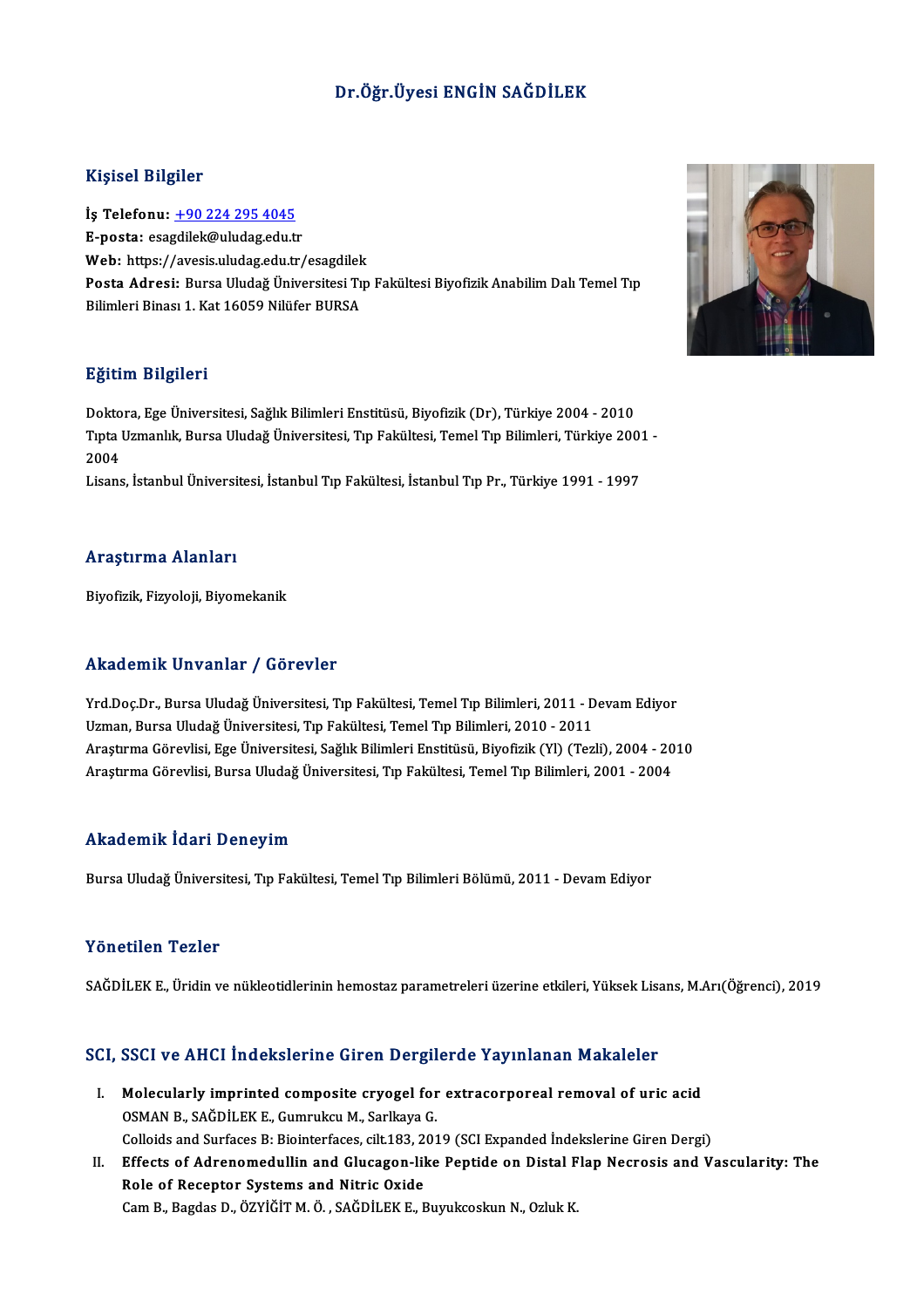WOUNDS-A COMPENDIUM OF CLINICAL RESEARCH AND PRACTICE, cilt.29, sa.6, ss.163-167, 2017 (SCI<br>Indekalarine Ciren Dergi) WOUNDS-A COMPENDIUM<br>İndekslerine Giren Dergi)<br>CYTIDINE 5 ' DIBHOSPI WOUNDS-A COMPENDIUM OF CLINICAL RESEARCH AND PRACTICE, cilt.29, sa.6, ss.163-167, 2017 (SCI<br>Indekslerine Giren Dergi)<br>III. CYTIDINE 5 '-DIPHOSPHOCHOLINE DIFFERENTIALLY AFFECTS HEMOSTATIC PARAMETERS IN

Indekslerine Giren Dergi)<br>III. CYTIDINE 5 '-DIPHOSPHOCHOLINE DIFFERENTIALLY AFFECTS HEMOSTATIC PARAMETERS IN<br>DIVERSE CONDITIONS IN RATS: AN INVESTIGATION VIA THROMBOELASTOGRAPHY Cam B., SAĞDİLEK E., Yildirim N., SAVCI V. SHOCK, cilt.43, sa.4, ss.387-394, 2015 (SCI İndekslerine Giren Dergi) Cam B., SAĞDİLEK E., Yildirim N., SAVCI V.<br>SHOCK, cilt.43, sa.4, ss.387-394, 2015 (SCI İndekslerine Giren Dergi)<br>IV. Does the magnetic field of a magnetic stirrer in an optical aggregometer affect concurrent platelet<br>2

## SHOCK, cilt.43,<br>Does the mag<br>aggregation?<br>Sagdilek E. Seb **Does the magnetic field of<br>aggregation?**<br>Sagdilek E., Sebik O., Celebi G.<br>PLOEL ECTROMACNETICS. cilt aggregation?<br>Sagdilek E., Sebik O., Celebi G.<br>BIOELECTROMAGNETICS, cilt.34, sa.5, ss.349-357, 2013 (SCI İndekslerine Giren Dergi)<br>Investigation of the effects of 50 Hz magnetis fields en platelet aggregation ı

Sagdilek E., Sebik O., Celebi G.<br>BIOELECTROMAGNETICS, cilt.34, sa.5, ss.349-357, 2013 (SCI Indekslerine Giren Dergi)<br>V. Investigation of the effects of 50 Hz magnetic fields on platelet aggregation using a modified<br>aggrega **BIOELECTROMA<br>Investigation<br>aggregometer<br>SAČD<sup>II EV E</sup> So** Investigation of the effects<br>aggregometer<br>SAĞDİLEK E., Sebik O., Celebi G.<br>ELECTROMACNETIC PIOLOCY

aggregometer<br>SAĞDİLEK E., Sebik O., Celebi G.<br>ELECTROMAGNETIC BIOLOGY AND MEDICINE, cilt.31, sa.4, ss.382-393, 2012 (SCI İndekslerine Giren Dergi)<br>The Similarity Petysen Asnirin Treatment and the Lask of Besnanse te Eninen SAĞDİLEK E., Sebik O., Celebi G.<br>ELECTROMAGNETIC BIOLOGY AND MEDICINE, cilt.31, sa.4, ss.382-393, 2012 (SCI İndekslerine Giren Der<br>VI. The Similarity Between Aspirin Treatment and the Lack of Response to Epinephrine and th

ELECTROMAGNETIC BIOLOGY AND MEDICINE, cilt.31, sa.<br>The Similarity Between Aspirin Treatment and the<br>Frequency of Aspirin Resistance in Healthy Males VI. The Similarity Between Aspirin Treatment and the Lack of Response to Epinephrine and the<br>Frequency of Aspirin Resistance in Healthy Males<br>Sagdilek E., Korkmaz A., Oter S., Avcu F., Topal T., Ozler M., Uysal B., Nevruz CLINICALANDAPPLIEDTHROMBOSIS-HEMOSTASIS, cilt.17, sa.2, ss.202-207,2011 (SCI İndekslerineGirenDergi) Sagdilek E., Korkmaz A., Oter S., Avcu F., Topal T., Ozler M., Uysal B., Nevruz O., Beyan C., Ozluk K.<br>CLINICAL AND APPLIED THROMBOSIS-HEMOSTASIS, cilt.17, sa.2, ss.202-207, 2011 (SCI İndekslerine<br>VII. Evaluation of platel

## CLINICAL AND APPLIED THROMBOS.<br>Evaluation of platelet function are<br>Sagdilek E., Buyukcoskun N., Ozluk K.<br>INTERNATIONAL JOURNAL OF LABO. INTERNATIONAL JOURNAL OF LABORATORY HEMATOLOGY, cilt.29, sa.4, ss.302-309, 2007 (SCI İndekslerine Giren<br>Dergi) Sagdilek E., Buyukcoskun N., Ozluk K.

### Diğer Dergilerde Yayınlanan Makaleler

- Iger Dergilerde Yayınlanan Makaleler<br>I. The Comparison of Mental Rotation Performances and Academic Achievements in Students of the<br>Faculty of Sport Sciences and Education Sciences Faculty of Sport Sciences and Education Performances<br>Faculty of Sport Sciences and Education Sciences<br>SAHIN S. SAHIN E. SAČDILEV E. VATANSEVED TAVSLS Faculty of Sport Sciences and Education Sciences<br>ŞAHİN Ş., ŞAHİN E., SAĞDİLEK E., VATANSEVER TAYŞİ Ş., BİRİNCİ Y., GÜNGÖR A. K. , KIZILTAN E. Faculty of Sport Sciences and Education Sciences<br>ŞAHİN Ş., ŞAHİN E., SAĞDİLEK E., VATANSEVER TAYŞİ Ş., BİRİNCİ Y., GÜNGÖR A. K. , KIZILTAN E.<br>Journal of Education and Learning, cilt.9, sa.3, ss.66, 2020 (Diğer Kurumların H SAHİN Ş., ŞAHİN E., SAĞDİLEK E., VATANSEVER TAYŞİ Ş., BİRİNCİ Y., GÜNGÖR A. K. , KIZILTAN E.<br>Journal of Education and Learning, cilt.9, sa.3, ss.66, 2020 (Diğer Kurumların Hakemli Dergileri)<br>II. A Comparative of finger tap
- Journal of Education and Learning, cilt<br>A Comparative of finger tapping to<br>instructional technology students<br>Sehin S. Piringi V.7., Seğdilek E. Veten A Comparative of finger tapping test scores elite athletes, art, foreign lai<br>instructional technology students<br>Şahin Ş., Birinci Y. Z. , Sağdilek E., Vatansever Tayşi Ş., Pancar S., Şahin E., Kızıltan E.<br>International Jour Şahin Ş., Birinci Y. Z., Sağdilek E., Vatansever Tayşi Ş., Pancar S., Şahin E., Kızıltan E.

instructional technology students<br>Sahin Ş., Birinci Y. Z. , Sağdilek E., Vatansever Tayşi Ş., Pancar S., Şahin E., Kızıltan E.<br>International Journal of Curriculum and Instruction, cilt.12, sa.1, ss.379-386, 2020 (Diğer Kur International Journal of Curriculum and Instruction, cilt.12, sa.1, ss.379-386, 2020 (Diğer Kurumların Hakemli<br>Dergileri)<br>III. The Comparison of Mental Rotation Performances and AcademicAchievements in Students of the<br>Facu

Dergileri)<br>The Comparison of Mental Rotation Performance<br>Faculty of Sport Sciences andEducation Sciences<br>Sabin S. Sabin E. Sağdilek E. Vatancever Tevci S. Biring The Comparison of Mental Rotation Performances and AcademicA<br>Faculty of Sport Sciences andEducation Sciences<br>Şahin Ş., Şahin E., Sağdilek E., Vatansever Tayşi Ş., Birinci Y. Z. , Güngör A. K.<br>Journal of Education and Learn Faculty of Sport Sciences andEducation Sciences<br>Şahin Ş., Şahin E., Sağdilek E., Vatansever Tayşi Ş., Birinci Y. Z. , Güngör A. K.<br>Journal of Education and Learning, cilt.9, sa.3, ss.66-73, 2020 (Diğer Kurumların Hakemli D

## Sahin Ș., Șahin E., Sağdilek E., Vatansever Tayşi Ș., Birinci Y. Z. , Güngör A. K.<br>Journal of Education and Learning, cilt.9, sa.3, ss.66-73, 2020 (Diğer Kurumların Hakemli Dergileri)<br>IV. Instruction-based selective action Journal of Education<br>Instruction-based<br>Sağdilek E., Şahin Ş.<br>PEDACOCICS PSYCK Instruction-based selective action pattern (IBSAP): a novel methodfor talent identification in sports<br>Sağdilek E., Şahin Ş.<br>PEDAGOGICS PSYCHOLOGY MEDICAL-BIOLOGICAL PROBLEMS OF PHYSICAL TRAINING AND SPORTS, cilt.5, sa.23,<br>

Sağdilek E., Şahin Ş.<br>PEDAGOGICS PSYCHOLOGY MEDICAL-BIOLOGIO<br>ss.54-58, 2019 (ESCI İndekslerine Giren Dergi)<br>Instruction based selestive astion pattern PEDAGOGICS PSYCHOLOGY MEDICAL-BIOLOGICAL PROBLEMS OF PHYSICAL TRAINING AND SPORTS, cilt.5, sa.23,<br>ss.54-58, 2019 (ESCI indekslerine Giren Dergi)<br>V. Instruction-based selective action pattern (IBSAP): a novel method for tal

## ss.54-58, 2019 (ESCI İ<br>Instruction-based s<br>Sagdilek E., Sahin S. K.<br>PEDACOCICS PSYCHO Instruction-based selective action pattern (IBSAP): a novel method for talent identification in sports<br>Sagdilek E., Sahin S. K.<br>PEDAGOGICS PSYCHOLOGY MEDICAL-BIOLOGICAL PROBLEMS OF PHYSICAL TRAINING AND SPORTS, cilt.23, sa

Sagdilek E., Sahin S. K.<br>PEDAGOGICS PSYCHOLOGY MEDICAL-BIOLOGICAL PROBLEMS OF PHYSICAL TRAINING AND SPORTS, cilt.23, sa.5,<br>ss.246-253, 2019 (ESCI İndekslerine Giren Dergi) PEDAGOGICS PSYCHOLOGY MEDICAL-BIOLOGICAL PROBLEMS OF PHYSICAL TRAINING AND SPORTS, cilt.23, sa.5,<br>ss.246-253, 2019 (ESCI İndekslerine Giren Dergi)<br>VI. Examination of the Finger Tapping Test and Mental Rotation Achievement

ss.246-25<br>Examina<br>Athletes Examination of the Finger Tapping Test and Mental<br>Athletes<br>Bastık C., Şahin Ş., Şahin E., Pancar S., Sağdilek E., Kızıltan E.<br>European Journal of Physical Education and Sports Science Athletes<br>Bastık C., Şahin Ş., Şahin E., Pancar S., Sağdilek E., Kızıltan E.<br>European Journal of Physical Education and Sports Science, cilt.4, sa.7, ss.49-58, 2018 (Diğer Kurumların Hakemli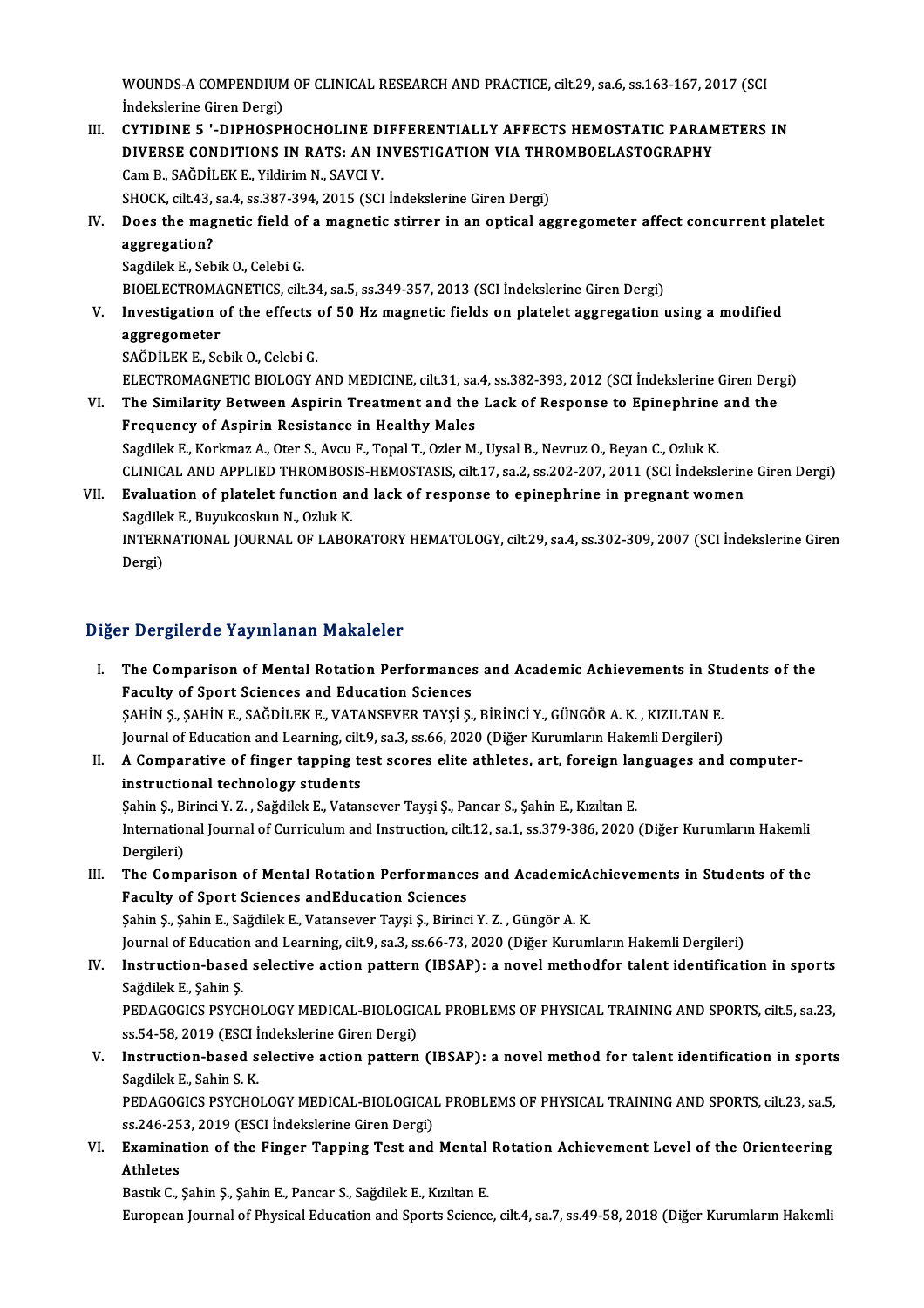Dergileri)

Dergileri)<br>VII. Could Computer Game Players React as Quick as Table Tennis Athletes and Perform the Right Action<br>Sebin S. Seğdilek E Dergileri)<br>Could Computer (<br>Şahin Ş., Sağdilek E.<br>Medigal Sajance and Could Computer Game Players React as Quick as Table Tennis Athletes and Perform<br>Şahin Ş., Sağdilek E.<br>Medical Science and Discovery, cilt.3, sa.2, ss.91-97, 2016 (Diğer Kurumların Hakemli Dergileri)<br>Could Computer Came Pla

Şahin Ş., Sağdilek E.<br>Medical Science and Discovery, cilt.3, sa.2, ss.91-97, 2016 (Diğer Kurumların Hakemli Dergileri)<br>VIII. Could Computer Game Players React as Quick as Table Tennis Athletes and Perform the Right Act Medical Science and Discovery, cilt.3, sa.2, ss.91-97, 2016 (Diğer Kurumların Hakemli Dergileri)<br>Could Computer Game Players React as Quick as Table Tennis Athletes and Perform<br>Koparan Sahin S., SAĞDİLEK E. Could Computer Game Players React as Quick as Table Tennis Athletes and Perform<br>Koparan Sahin S., SAĞDİLEK E.<br>Medical Science and Discovery, cilt.3, sa.2, ss.91-97, 2016 (Diğer Kurumların Hakemli Dergileri)<br>A NEW METHOD HI

- Koparan Sahin S., SAĞDİLEK E.<br>Medical Science and Discovery, cilt.3, sa.2, ss.91-97, 2016 (Diğer Kurumların Hakemli Dergileri)<br>IX. A NEW METHOD HIGHLIGHTING PSYCHOMOTOR SKILLS ANDCOGNITIVE ATTRIBUTES IN ATHLETE<br>SELECTI Medical Science and Discovery, cilt.3, sa.2, ss.91-97, 2016 (Diğer Kurumların Hakemli Dergileri)<br>A NEW METHOD HIGHLIGHTING PSYCHOMOTOR SKILLS ANDCOGNITIVE ATTRIBUTE<br>SELECTIONS<br>Sağdilek E., Şahin Ş. A NEW METHOD |<br>SELECTIONS<br>Sağdilek E., Şahin Ş.<br>Sport Mont (SM) .ci S<mark>ELECTIONS</mark><br>Sağdilek E., Şahin Ş.<br>Sport Mont (SM), cilt.13, sa.43, ss.218-224, 2015 (Diğer Kurumların Hakemli Dergileri)<br>ASSESMENT OF A NEW METHOD HICHI ICHTING COCNITIVEATTPIPIITES WIT
	-

### X. ASSESMENT OF A NEW METHOD HIGHLIGHTING COGNITIVEATTRIBUTES WITH TABLE TENNIS<br>ATHLETES Sport Mont<br>ASSESMEN<br>ATHLETES<br>Sobin S. Soğ ASSESMENT OF A NEW MI<br>ATHLETES<br>Şahin Ş., Sağdilek E., Çimen O.<br>Sport Mort" CBNOCOBSKA SI

Sport Mont" CRNOGORSKA SPORTSKA AKADEMIJA, ", cilt.13, sa.43, ss.245-251, 2015 (Diğer Kurumların Hakemli Dergileri) Sahin S., Sa<br>Sport Mon<br>Dergileri)<br>Assesmor Sport Mont" CRNOGORSKA SPORTSKA AKADEMIJA, ", cilt.13, sa.43, ss.245-251, 2015 (Diğer Kurum<br>Dergileri)<br>XI. Assesment of a new method highlighting cognitive attributes with table tennis athletes<br>Sobin S. SAČDİLEK E. Ciman O

## Dergileri)<br>Assesment of a new method<br>Şahin Ş., SAĞDİLEK E., Çimen O.<br>Spert Mont. silt 43. es 245. 251. Assesment of a new method highlighting cognitive attributes with t<br>Sahin S., SAĞDİLEK E., Çimen O.<br>Sport Mont, cilt.43, ss.245-251, 2015 (Diğer Kurumların Hakemli Dergileri)<br>A new method highlighting nevehometer skille and

Şahin Ş., SAĞDİLEK E., Çimen O.<br>Sport Mont, cilt.43, ss.245-251, 2015 (Diğer Kurumların Hakemli Dergileri)<br>XII. A new method highlighting psychomotor skills and cognitive attributes in athlete selections<br>SAĞDİLEKE Sobi Sport Mont, cilt.43, ss.<br>A new method high<br>SAĞDİLEK E., Şahin Ş.<br>Sport Mont, cilt.43, ss. A new method highlighting psychomotor skills and cognitive attrib<br>SAĞDİLEK E., Şahin Ş.<br>Sport Mont, cilt.43, ss.218-224, 2015 (Diğer Kurumların Hakemli Dergileri)<br>Agregometrode Plazma Örneğinin Alttan Karıstırılması Yerine

## SAĞDİLEK E., Şahin Ş.<br>Sport Mont, cilt.43, ss.218-224, 2015 (Diğer Kurumların Hakemli Dergileri)<br>XIII. Agregometrede Plazma Örneğinin Alttan Karıştırılması Yerine Üstten Karıştırılmasının Agregasyon<br>Ügenindeki Beklenme Sport Mont, cilt.43, ss.218-224, 2015<br>Agregometrede Plazma Örneğini<br>Üzerindeki Beklenmedik Etkileri<br>SAĞDİLEKE SERİK O-Gelebi G Agregometrede Plazma Örne<br>Üzerindeki Beklenmedik Etki<br>SAĞDİLEK E., SEBİK O., Çelebi G.<br>Uludağ Üniversitesi Tın Fakültes Üzerindeki Beklenmedik Etkileri<br>SAĞDİLEK E., SEBİK O., Çelebi G.<br>Uludağ Üniversitesi Tıp Fakültesi Dergisi, cilt.3, ss.157-164, 2013 (Diğer Kurumların Hakemli Dergileri)<br>Kardiyayasküler Hastalarda Antitrembesitik TedayiyeY

## SAĞDİLEK E., SEBİK O., Çelebi G.<br>Uludağ Üniversitesi Tıp Fakültesi Dergisi, cilt.3, ss.157-164, 2013 (Diğer Kurumların Hakemli Dergileri)<br>XIV. Kardiyovasküler Hastalarda Antitrombositik TedaviyeYanıtın Optik Agregometr Uludağ Üniver<br><mark>Kardiyovask</mark><br>İncelenmesi<br>s<u>ağnit E</u>v E Kardiyovasküler Hastalarda Antitrombositik TedaviyeYanıtın Optik Agregometre ve PFA-100 ile<br>İncelenmesi<br>SAĞDİLEK E., ÖZDEMİR B., Özlük K., Cordan J. İncelenmesi<br>SAĞDİLEK E., ÖZDEMİR B., Özlük K., Cordan J.<br>Uludağ Üniversitesi Tıp Fakültesi Dergisi, cilt.36, ss.11-17, 2010 (Diğer Kurumların Hakemli Dergileri)<br>Kandiyeyesküler bastalarda antitrembesitik tedeviye yenıtın e

XV. Kardiyovasküler hastalarda antitrombositik tedaviye yanıtın optik agregometre ve PFA–100 ile Uludağ Üniver<br><mark>Kardiyovask</mark><br>incelenmesi<br>s<u>ağnive</u>v e

SAĞDİLEK E., ÖZDEMİR B., ÖZLÜK K., CORDAN J.

Uludağ Üniversitesi Tıp Fakültesi Dergisi, cilt.36, sa.1, ss.11-17, 2010 (Diğer Kurumların Hakemli Dergileri)

## SAĞDİLEK E., ÖZDEMİR B., ÖZLÜK K., CORDAN J.<br>Uludağ Üniversitesi Tıp Fakültesi Dergisi, cilt.36, sa.1, ss.11-17, 2010 (Diğer Kurumları<br>XVI. The effects of 1 mT and 5 mT static magnetic fields on platelet aggregation. Uludağ Üniversitesi Tıp Fakültes.<br>The effects of 1 mT and 5 m'<br>SAĞDİLEK E., SEBİK 0., Çelebi G.<br>Ese Tıp Dergisi, silt 48, sa 3, sa 7; The effects of 1 mT and 5 mT static magnetic fields on platelet aggregati<br>SAĞDİLEK E., SEBİK O., Çelebi G.<br>Ege Tıp Dergisi, cilt.48, sa.2, ss.71-76, 2009 (Diğer Kurumların Hakemli Dergileri)<br>Evaluation of platelet function

SAĞDİLEK E., SEBİK O., Çelebi G.<br>Ege Tıp Dergisi, cilt.48, sa.2, ss.71-76, 2009 (Diğer Kurumların Hakemli Dergileri)<br>XVII. Evaluation of platelet function and lack of response to epinephrine in healthy young-adult men Ege Tıp Dergisi, cilt.48, sa.2, ss.71-76, 2009 (Diğer Kurumların Hakemli Dergileri)<br>Evaluation of platelet function and lack of response to epinephrine in healthy young-adult men<br>Sağlikli genç-erişkin erkeklerde trombosit Evaluation of platelet function and lack of response to epinephrine in healthy young-a<br>Sağlikli genç-erişkin erkeklerde trombosit fonksiyonlarinin ve epinefrine cevapsizliğin<br>SAĞDİLEK E., Korkmaz A., Öter Ş., Avcu F., Topa Sağlikli genç-erişkin erkeklerde trombosit fonksiyonlarinin ve epinefrine cevapsizliğin incelenmesi<br>SAĞDİLEK E., Korkmaz A., Öter Ş., Avcu F., Topal T., Özler M., Uysal B., Nevruz O., Beyan C., Özlük K.<br>Gulhane Medical Jou

#### Hakemli Kongre / Sempozyum Bildiri Kitaplarında Yer Alan Yayınlar

akemli Kongre / Sempozyum Bildiri Kitaplarında Yer Alan Yayınlar<br>I. VETERAN SPORCULARDA FARKLI TİP AKUT EGZERSİZLERİN HOMOSİSTEİN, İNSÜLİN BENZERİ<br>PÜVÜME FAKTÖRÜ 1 VE KORTİZOL SEVİYELERİ ÜZERİNE ETKİLERİ SIIII ISONGLET JESINDOLYUM DITIHI INSEPTENTING TELIMI TELI<br>BÜYÜME FAKTÖRÜ-1 VE KORTİZOL SEVİYELERİ ÜZERİNE ETKİLERİ<br>BÜRİNCI V.Z. SAĞDİLEK E. TAYMUR İ. BUDAKE SARANDÖLE VATANSEVI VETERAN SPORCULARDA FARKLI TİP AKUT EGZERSİZLERİN HOMOSİSTEİN, İNSÜLİN BENZERİ<br>BÜYÜME FAKTÖRÜ-1 VE KORTİZOL SEVİYELERİ ÜZERİNE ETKİLERİ<br>BİRİNCİ Y. Z. , SAĞDİLEK E., TAYMUR İ., BUDAK E., SARANDÖL E., VATANSEVER TAYŞİ Ş., PA BÜYÜME FAKTÖR<br>BİRİNCİ Y. Z. , SAĞL<br>BEYAZ A., ŞAHİN Ş.<br>10th International 1 BİRİNCİ Y. Z. , SAĞDİLEK E., TAYMUR İ., BUDAK E., SARANDÖL E., VATANSEVER TAYŞİ Ş., PANC*ı*<br>BEYAZ A., ŞAHİN Ş.<br>19th International Sport Sciences Congress, Antalya, Türkiye, 11 Kasım 2021, cilt.1, ss.236-237<br>VETERAN, SPORCU BEYAZ A., ŞAHİN Ş.<br>19th International Sport Sciences Congress, Antalya, Türkiye, 11 Kasım 2021, cilt.1, ss.236-237<br>II. VETERAN SPORCULARDA FARKLI TİP AKUT EGZERSİZLERİN PERİFERİK NÖROTROFİK FAKTÖR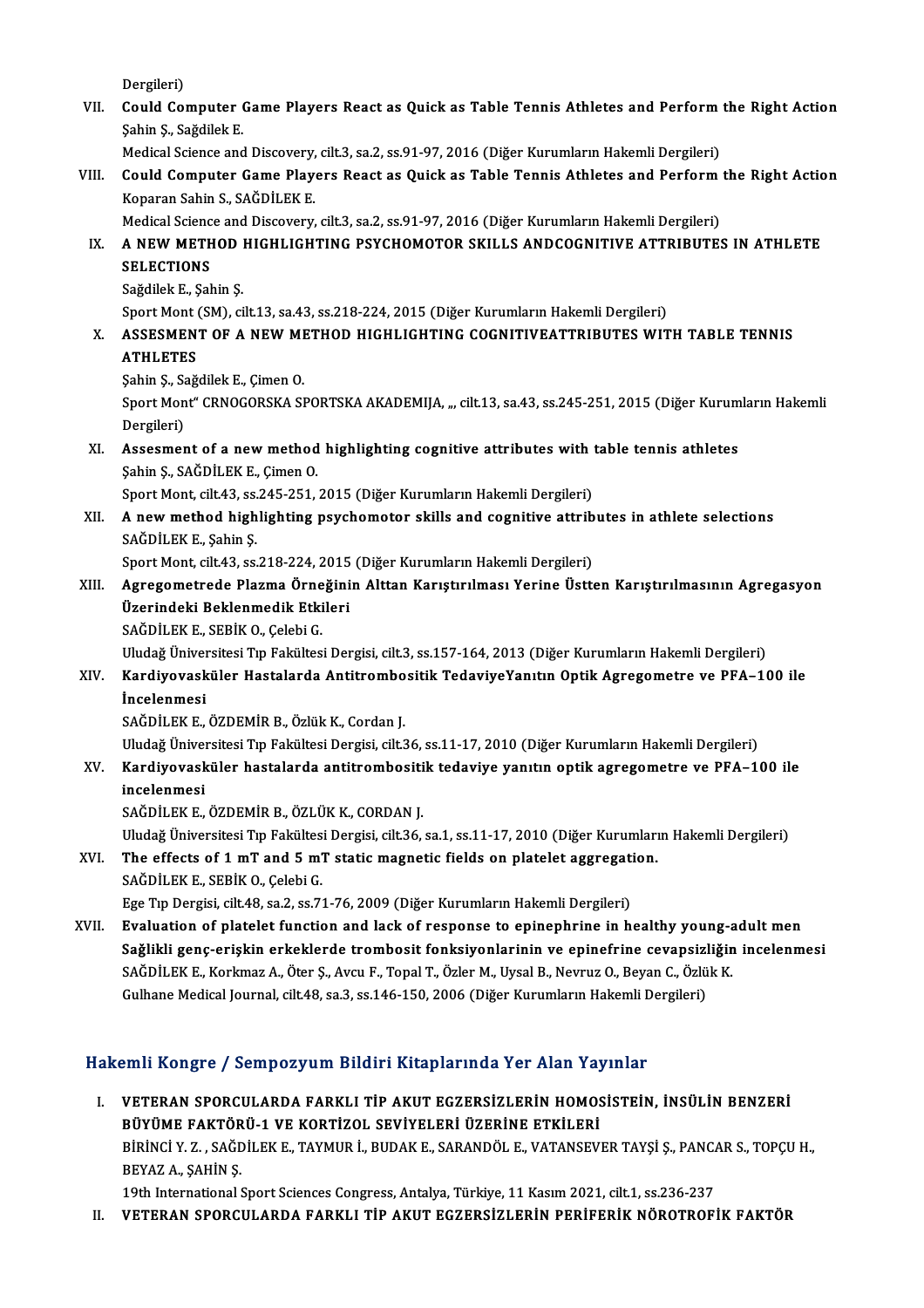## SEVİYELERİ VE BİLİŞSEL İŞLEVLER ÜZERİNE ETKİLERİ<br>PİRİNCİ V.Z., SAĞDİLEK E. TAYMUR İ. BUDAKE, SARANDÖLL

SEVİYELERİ VE BİLİŞSEL İŞLEVLER ÜZERİNE ETKİLERİ<br>BİRİNCİ Y. Z. , SAĞDİLEK E., TAYMUR İ., BUDAK E., SARANDÖL E., VATANSEVER TAYŞİ Ş., PANCAR S., TOPÇU H.,<br>REVAZ A. SAHİN S. SEVİYELERİ VE B<br>BİRİNCİ Y. Z. , SAĞL<br>BEYAZ A., ŞAHİN Ş.<br>10th International 1 BİRİNCİ Y. Z. , SAĞDİLEK E., TAYMUR İ., BUDAK E., SARANDÖL E., VATANSEVER TAYŞİ Ş., PANC.<br>BEYAZ A., ŞAHİN Ş.<br>19th International Sport Sciences Congress, Antalya, Türkiye, 11 Kasım 2021, cilt.1, ss.238-239<br>Elit Bedminten ve

BEYAZ A., ŞAHİN Ş.<br>19th International Sport Sciences Congress, Antalya, Türkiye, 11 Kasım 2021, cilt.1, ss.23<br>III. Elit Badminton ve Karate Sporcularının Parmak Vuru Testlerinin İncelenmesi.<br>5 Ağplı EK E. SAHİN S. KIZILTAN 19th International Sport Sciences Congress, Antalya, Türkiye, 11 Kasım 2021, cilt.1, ss.238-239<br>Elit Badminton ve Karate Sporcularının Parmak Vuru Testlerinin İncelenmesi.<br>SAĞDİLEK E., ŞAHİN Ş., KIZILTAN E., BASTIK C. Elit Badminton ve Karate Sporcularının Parmak Vuru Testlerinin İncelenm<br>SAĞDİLEK E., ŞAHİN Ş., KIZILTAN E., BASTIK C.<br>16. Uluslararası Spor Bilimleri Kongresi, Antalya, Türkiye, 31 Ekim - 03 Kasım 2018<br>Malasıylarlu İmnrint IV. Molecularly Imprinted Composite Cryogel for Extracorporeal Removal of Uric Acid from Human<br>Plasma 16. Uluslararası Spor Bilimleri Kongresi, Antalya, Türkiye, 31 Ekim - 03 Kasım 2018 OSMAN B., SAĞDİLEK E., Gümrükçü M., GÖÇENOĞLU SARIKAYA A. Plasma<br>OSMAN B., SAĞDİLEK E., Gümrükçü M., GÖÇENOĞLU SARIKAYA A.<br>11th Aegean Analytical Chemistry Days (AACD2018), 25 - 29 Eylül 2018<br>The Comparison Of Einger TenningTest Seeres Art, Eereisp Lane V. The Comparison Of Finger TappingTest Scores Art, Foreign Languages, Computer-Instructional 11th Aegean Analytical Chemistry Days (AACD2018),<br>The Comparison Of Finger TappingTest Scores<br>Technology Students And Elite Karate Athletes<br>SAHIN S, Pipinci V, SAČDU EK E, VATANSEVED S, B The Comparison Of Finger TappingTest Scores Art, Foreign Languages, Com<br>Technology Students And Elite Karate Athletes<br>ŞAHİN Ş., BİRİNCİ Y., SAĞDİLEK E., VATANSEVER Ş., PANCAR S., ŞAHİN E., KIZILTAN E.<br>ISERD 128 th INTERNAT Technology Students And Elite Karate Athletes<br>ŞAHİN Ş., BİRİNCİ Y., SAĞDİLEK E., VATANSEVER Ş., PANCAR S., ŞAHİN E., KIZILTAN<br>ISERD 128 th.INTERNATIONAL CONFERENCE,ZURICH,SWISS, 16 - 17 Ağustos 2018<br>The Comparison Of Monta

SAHIN S., BIRINCI Y., SAĞDILEK E., VATANSEVER Ş., PANCAR S., SAHIN E., KIZILTAN E.<br>ISERD 128 th.INTERNATIONAL CONFERENCE,ZURICH,SWISS, 16 - 17 Ağustos 2018<br>VI. The Comparison Of Mental Rotation Performances And Academic Ac

- ISERD 128 th.INTERNATIONAL CONFERENCE,ZURICH,SWISS, 16 17 Ağustos 2018<br>The Comparison Of Mental Rotation Performances And Academic Achievements Of<br>Languages, Computer-Instructional Technology Students And Elite Karate At The Comparison Of Mental Rotation Performances And Academic<br>Languages, Computer-Instructional Technology Students And Elit<br>ŞAHİN E., ŞAHİN Ş., VATANSEVER Ş., SAĞDİLEK E., KIZILTAN E., BİRİNCİ Y.<br>ISERD 129 th INTERNATIONAL Languages, Computer-Instructional Technology Students And Elite Karate Athletes<br>SAHIN E., ŞAHIN Ş., VATANSEVER Ş., SAĞDİLEK E., KIZILTAN E., BIRINCI Y.<br>ISERD 128 th.INTERNATIONAL CONFERENCE,ZURİCH,SWISS, 16 - 17 Ağustos 20 SAHIN E., SAHIN S., VATANSEVER S., SAĞDILEK E., KIZILTAN E., BIRINCI Y.<br>ISERD 128 th.INTERNATIONAL CONFERENCE,ZURICH,SWISS, 16 - 17 Ağustos 2018<br>VII. The differrence between the visual and auditory reaction times of el
- ISERD 128 th.INTERNATIONAL CONFERENCE,ZURICH,S<br>The differrence between the visual and auditory<br>desktop tests in athlete performance evaluation<br>SAČDILEVE, Vonaran Sobin S, VIZU TAN E, SEVIP U The differrence between the visual and auditor<br>desktop tests in athlete performance evaluation<br>SAĞDİLEK E., Koparan Şahin Ş., KIZILTAN E., ŞEKİR U.<br>15th International Spert Sciences Congress, Antalya T desktop tests in athlete performance evaluation<br>SAĞDİLEK E., Koparan Şahin Ş., KIZILTAN E., ŞEKİR U.<br>15th International Sport Sciences Congress, Antalya, Türkiye, 15 - 18 Kasım 2017, ss.180-181<br>Elit Karata Sporgularının Ma SAĞDİLEK E., Koparan Şahin Ş., KIZILTAN E., ŞEKİR U.<br>15th International Sport Sciences Congress, Antalya, Türkiye, 15 - 18 Kasım 2017, ss.180-18<br>1911. – Elit Karate Sporcularının Mental Rotasyon Performanslarının Değerlend
- 15th International Sport Sciences Congress, Ant<br>Elit Karate Sporcularının Mental Rotasyon<br>ŞAHİN Ş., SAĞDİLEK E., KIZILTAN E., ÖZKAYA G.<br>15. Uluslararası Spor Bilimleri Kongresi, 15., 19. Elit Karate Sporcularının Mental Rotasyon Performan<br>ŞAHİN Ş., SAĞDİLEK E., KIZILTAN E., ÖZKAYA G.<br>15. Uluslararası Spor Bilimleri Kongresi, 15 - 18 Kasım 2017<br>Sporgu Berformans Değerlendirmesinde Bermek Vuru ŞAHİN Ş., SAĞDİLEK E., KIZILTAN E., ÖZKAYA G.<br>15. Uluslararası Spor Bilimleri Kongresi, 15 - 18 Kasım 2017<br>IX. Sporcu Performans Değerlendirmesinde Parmak Vuru Testinin Yeri<br>SAĞDİLEK E., ŞAHİN Ş., KIZILTAN E., AKOVA B. 15. Uluslararası Spor Bilimleri Kongresi, 15 - 18 Kasım 2017
- Sporcu Performans Değerlendirmesinde Parmak Vuru<br>SAĞDİLEK E., ŞAHİN Ş., KIZILTAN E., AKOVA B.<br>15. Uluslararası Spor Bilimleri Kongresi, 15 18 Kasım 2017<br>Elit Kanata Sporgularının Görgel ve İsitesl Beaksiven 2
- X. Elit Karate Sporcularının Görsel ve İşitsel Reaksiyon Zamanları Arasındaki Fark:Masa Başı Testlerin 15. Uluslararası Spor Bilimleri Kongresi, 15 - 18 Kasım<br>Elit Karate Sporcularının Görsel ve İşitsel Reaks<br>Sporcu Performans Değerlendirmesindeki Yeri,<br>SAĞDİLEKE SAHİN Salamltan e SEKİR H SAĞDİLEK E., ŞAHİN Ş., kızıltan e., ŞEKİR U. 15th International Sport Sciences Congress, Antalya, Türkiye, 15 - 18 Kasım 2017 SAĞDİLEK E., ŞAHİN Ş., kızıltan e., ŞEKİR U.<br>15th International Sport Sciences Congress, Antalya, Türkiye, 15 - 18 Kasım 2017<br>XI. Sub-Elit Kadın Masa Tenisçilerin Mental Rotasyon Düzeylerinin İncelenmesi<br>RASTIK G. SAHİN S.

15th International Sport Sciences Congress<br>Sub-Elit Kadın Masa Tenisçilerin Menta<br>BASTIK C., ŞAHİN Ş., SAĞDİLEK E., ŞAHİN S.<br>Hluelararesi Ballan Spor Bilimleri Kongresi Sub-Elit Kadın Masa Tenisçilerin Mental Rotasyon Düzeylerinin İncelen<br>BASTIK C., ŞAHİN Ş., SAĞDİLEK E., ŞAHİN S.<br>Uluslararası Balkan Spor Bilimleri Kongresi, Bursa, Türkiye, 21 - 23 Mayıs 2017<br>Camnarisan of Mantal Batatian

BASTIK C., ŞAHİN Ş., SAĞDİLEK E., ŞAHİN S.<br>Uluslararası Balkan Spor Bilimleri Kongresi, Bursa, Türkiye, 21 - 23 Mayıs 2017<br>XII. Comparison of Mental Rotation Skills Between Elite Racquet Sportsmen and Nonsportsman<br>Univ Uluslararası Balkan Spor Bilimleri Kongresi, Bursa, Türkiye, 21 - 23 Mayıs 2017<br>Comparison of Mental Rotation Skills Between Elite Racquet Sportsme<br>University Students<br>SAHİN E., ŞAHİN S., Gürkan D. A., SAĞDİLEK E., KIZILTA Comparison of Mental Rotation Skills Between Elite I<br>University Students<br>ŞAHİN E., ŞAHİN Ş., Gürkan D. A. , SAĞDİLEK E., KIZILTAN E.<br>19th International Conference en Teaching Education Learn

19th International Conference on Teaching, Education Learning, 7 - 08 Haziran 2017

SAHIN E., SAHIN S., Gürkan D. A. , SAĞDİLEK E., KIZILTAN E.<br>19th International Conference on Teaching, Education Learning, 7 - 08 Haziran 2017<br>XIII. Comparison of Mental Rotation Skills Between Elite Racquet Sportsmen 19th International Con<br>Comparison of Ment<br>University Students.<br>SAHINE SAHINS CU Comparison of Mental Rotation Skills Between Elite Ra<br>University Students.<br>ŞAHİN E., ŞAHİN Ş., GÜRKAN D.A. , SAĞDİLEK E., KIZILTAN E.<br>19th International Conference en Teaching, Education Learni University Students.<br>ŞAHİN E., ŞAHİN Ş., GÜRKAN D. A. , SAĞDİLEK E., KIZILTAN E.<br>19th International Conference on Teaching, Education Learning (ICTEL), ROMA, İtalya, 7 - 08 Haziran 2017<br>Sub. Elit Kadın Masa Tenissilerin Cö

- SAHİN E., ŞAHİN Ş., GÜRKAN D. A. , SAĞDİLEK E., KIZILTAN E.<br>19th International Conference on Teaching, Education Learning (ICTEL), ROMA, İtalya, 7 08 Hazir<br>XIV. Sub-Elit Kadın Masa Tenisçilerin Görsel ve İşitsel Reaksiyo 19th International Conference on Teaching, Education Learning<br>Sub-Elit Kadın Masa Tenisçilerin Görsel ve İşitsel Reaks<br>BASTIK C., SAĞDİLEK E., ŞAHİN Ş., VATANSEVER Ş., TUTKUN E.<br>4 Huskapanea Balkan Spor Bilimleri Kongresi, Sub-Elit Kadın Masa Tenisçilerin Görsel ve İşitsel Reaksiyon Zamanlarının İnce<br>BASTIK C., SAĞDİLEK E., ŞAHİN Ş., VATANSEVER Ş., TUTKUN E.<br>4 Uluslararası Balkan Spor Bilimleri Kongresi, Bursa, Türkiye, 21 - 23 Mayıs 2017, s
- BASTIK C., SAĞDİLEK E., ŞAHİN Ş., VATANSEVER Ş., TUTKUN E.<br>4 Uluslararası Balkan Spor Bilimleri Kongresi, Bursa, Türkiye, 21 23 Mayıs 2017, ss.5<br>XV. Sub-Elit Kadın Masa Tenisçilerin Mental Rotasyon Düzeylerinin İncelen 4 Uluslararası Balkan Spor Bilimleri Kongre<br>Sub-Elit Kadın Masa Tenisçilerin Menta<br>BASTIK C., ŞAHİN Ş., SAĞDİLEK E., ŞAHİN S.<br>4 Hivelararası Balkan Spor Bilimleri Kongre Sub-Elit Kadın Masa Tenisçilerin Mental Rotasyon Düzeylerinin İncelenmesi<br>BASTIK C., ŞAHİN Ş., SAĞDİLEK E., ŞAHİN S.<br>4. Uluslararası Balkan Spor Bilimleri Kongresi, Bursa, Türkiye, 21 - 23 Mayıs 2017, ss.520<br>10.11 YAS EUTR BASTIK C., ŞAHİN Ş., SAĞDİLEK E., ŞAHİN S.<br>4. Uluslararası Balkan Spor Bilimleri Kongresi, Bursa, Türkiye, 21 - 23 Mayıs 2017, ss.520<br>10-11 YAŞ FUTBOL ALTYAPI SPORCULARININ REAKSİYON ZAMANLARININİNCELENMESİ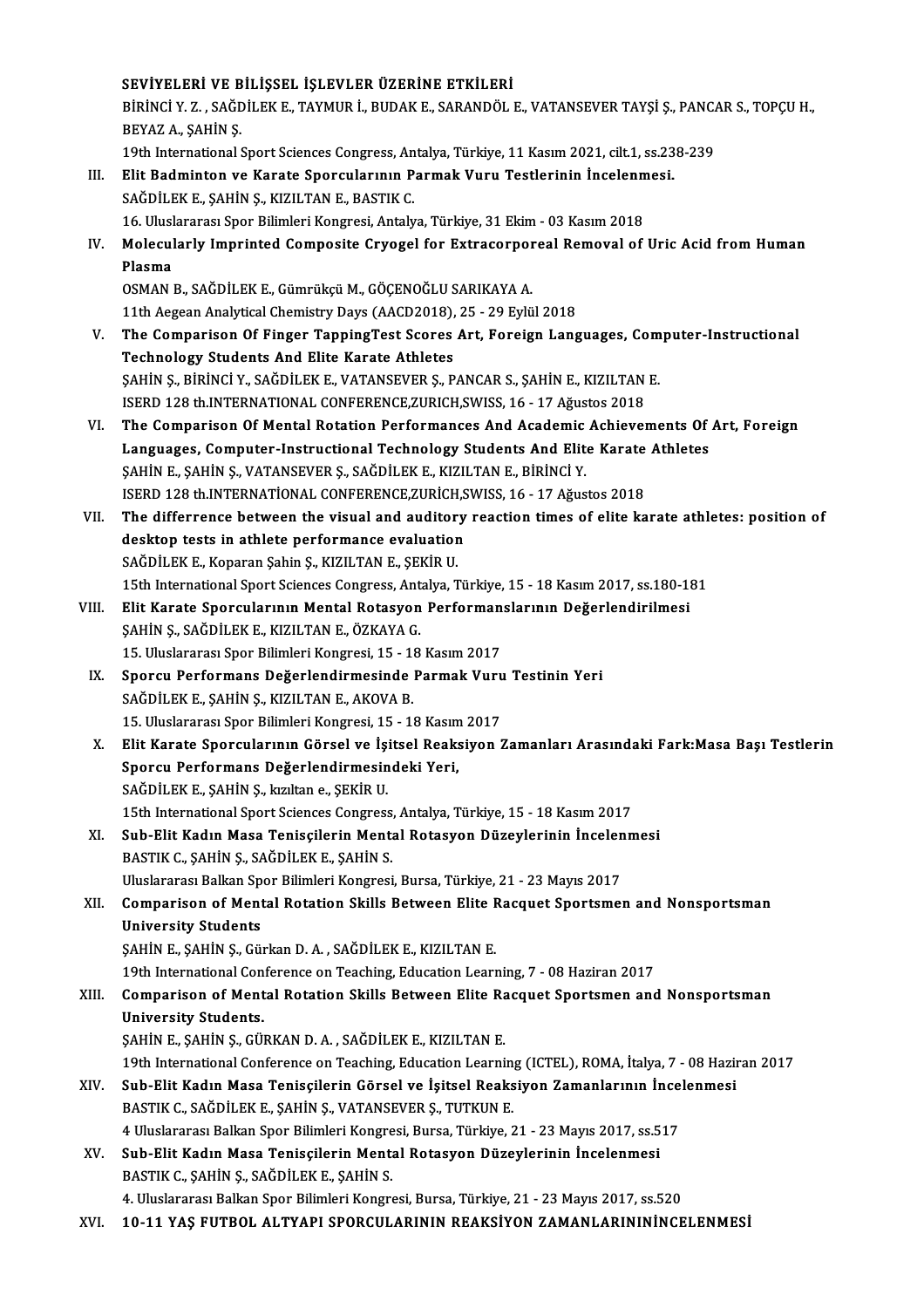|         | ŞAHİN Ş., SAĞDİLEK E., ÖZTÜRK T., TUTKUN E., VATANSEVER Ş., ÖZTÜRK A.                                                    |
|---------|--------------------------------------------------------------------------------------------------------------------------|
|         | The International Balkan Conference in Sport Sciences, Bursa, Türkiye, 21 - 23 Mayıs 2017, cilt.1, ss.516                |
| XVII.   | SPORCU SEÇİMİ İÇİN GELİŞTİRİLEN BİR TESTİN ELİT RAKET SPORCULARINDADEĞERLENDİRİLMESİ<br>ŞAHİN Ş., GÜRKAN D., SAĞDİLEK E. |
|         | The International Balkan Conference in Sport Sciences, Bursa, Türkiye, 21 - 23 Mayıs 2017, cilt.1, ss.104                |
| XVIII.  | 10-11 yaş futbol altyapı sporcularının reaksiyon zamanlarının İncelenmesi                                                |
|         | ŞAHİN Ş., SAĞDİLEK E., Öztürk T., TUTKUN E., VATANSEVER Ş., Öztürk A.                                                    |
|         | Uluslararası Balkan Kongresi, 21 - 23 Mayıs 2017, ss.539                                                                 |
| XIX.    | Sub-Elit Kadın Masa Teniscilerin Göresel Ve İşitsel Reaksiyon Zamanlarının İncelenmesi                                   |
|         | BASTIK C., SAĞDİLEK E., ŞAHİN Ş., VATANSEVER Ş., TUTKUN E.                                                               |
|         | Uluslararası Balkan Spor Kongresi, Bursa, Türkiye, 21 - 23 Mayıs 2017, ss.517                                            |
| XX.     | Evaluation mental rotation skills perceptual and motoric ability of orienteering athletes                                |
|         | ŞAHİN Ş., SAĞDİLEK E., ÖZKAYA G., KIZILTAN E.                                                                            |
|         | 14th International Sport Sciences Congress, Antalya, Türkiye, 1 - 04 Kasım 2016                                          |
| XXI.    | A New Method That Could Be Used For Table Tennis Athlete Selection Selective Action Array 01 04                          |
|         | 2016 ANTALYA TÜRKİYE                                                                                                     |
|         | SAĞDİLEK E., ŞAHİN Ş., ÖZKAYA G., KIZILTAN E.                                                                            |
|         | 14th International Sport Sciences Congress, Antalya, Türkiye, 1 - 04 Kasım 2016                                          |
| XXII.   | Oryantiring sporcularının mental rotasyon yetenekleri ile algısal ve motorik becerilerinin                               |
|         | değerlendirilmesi                                                                                                        |
|         | Koparan Sahin S., SAĞDİLEK E., Ozkaya G., KIZILTAN E.                                                                    |
|         | 14. Uluslararası Spor Bilimleri Kongresi, 1 - 04 Kasım 2016                                                              |
| XXIII.  | Masa tenisi sporcu seçiminde kullanılabilecek yeni bir yöntem Seçkili Eylem Düzeni                                       |
|         | SAĞDİLEK E., Koparan Sahin S., Ozkaya G.                                                                                 |
|         | 14. Uluslararası Spor Bilimleri Kongresi, 1 - 04 Kasım 2016                                                              |
| XXIV    | Seçkili Eylem Düzeni ile görsel işitsel reaksiyon zamanları mental rotasyon ve parmak vuru testleri                      |
|         | arasındaki ilişkiler                                                                                                     |
|         | SAĞDİLEK E., Koparan Sahin S., Ozkaya G., KIZILTAN E.                                                                    |
|         | 14. Uluslararası Spor Bilimleri Kongresi, 1 - 04 Kasım 2016                                                              |
| XXV.    | Relationships Between Selective Action Array and Visual Auditory Reaction Times MentalRotation                           |
|         | and Finger Stroke Tests                                                                                                  |
|         | SAĞDİLEK E., ŞAHİN Ş., ÖZKAYA G.                                                                                         |
|         | 14th International Sport Sciences Congress, Antalya, Türkiye, 1 - 04 Kasım 2016                                          |
| XXVI.   | CDP Kolin Kolin ve Sitidin in in vitro Koşullarda Pıhtı Oluşum ve Fibrinolizis Süreçlerine Etkilerinin                   |
|         | Tromboelastogram ile Incelenmesi                                                                                         |
|         | SAĞDİLEK E, ÇAM B.                                                                                                       |
|         | 27. Ulusal Biyofizik Kongresi, Malatya, Türkiye, 29 Eylül - 03 Ekim 2015                                                 |
| XXVII.  | Assessment of a new method highlighting cognitive attributes with table tennis athletes                                  |
|         | Şahin Ş., SAĞDİLEK E., Çimen O.                                                                                          |
|         | 12th International Scientific Conference on Transformation Processes in Sport "Sport Performance", KARADAĞ, 2 -          |
|         | 05 Nisan 2015                                                                                                            |
| XXVIII. | A new method highlighting cognitive attributes in athlete selections<br>SAĞDİLEK E , Şahin Ş                             |
|         | 12th International Scientific Conference on Transformation Processes in Sport "Sport Performance", KARADAĞ, 2 -          |
|         | 05 Nisan 2015                                                                                                            |
| XXIX.   | Assesment of A New Method Highlighting Cognitive Attributes With Table Tennis Athletes,                                  |
|         | ŞAHİN Ş., SAĞDİLEK E., ÇİMEN O.                                                                                          |
|         | 12th International Scientific Conference On Transformation Processes In Sport "Sport Performance., Montero,              |
|         | Bolivya, 2 - 05 Nisan 2015                                                                                               |
| XXX.    | A new method highlighting cognitive attributes in athlete selections                                                     |
|         | SAĞDİLEK E., ŞAHİN Ş.                                                                                                    |